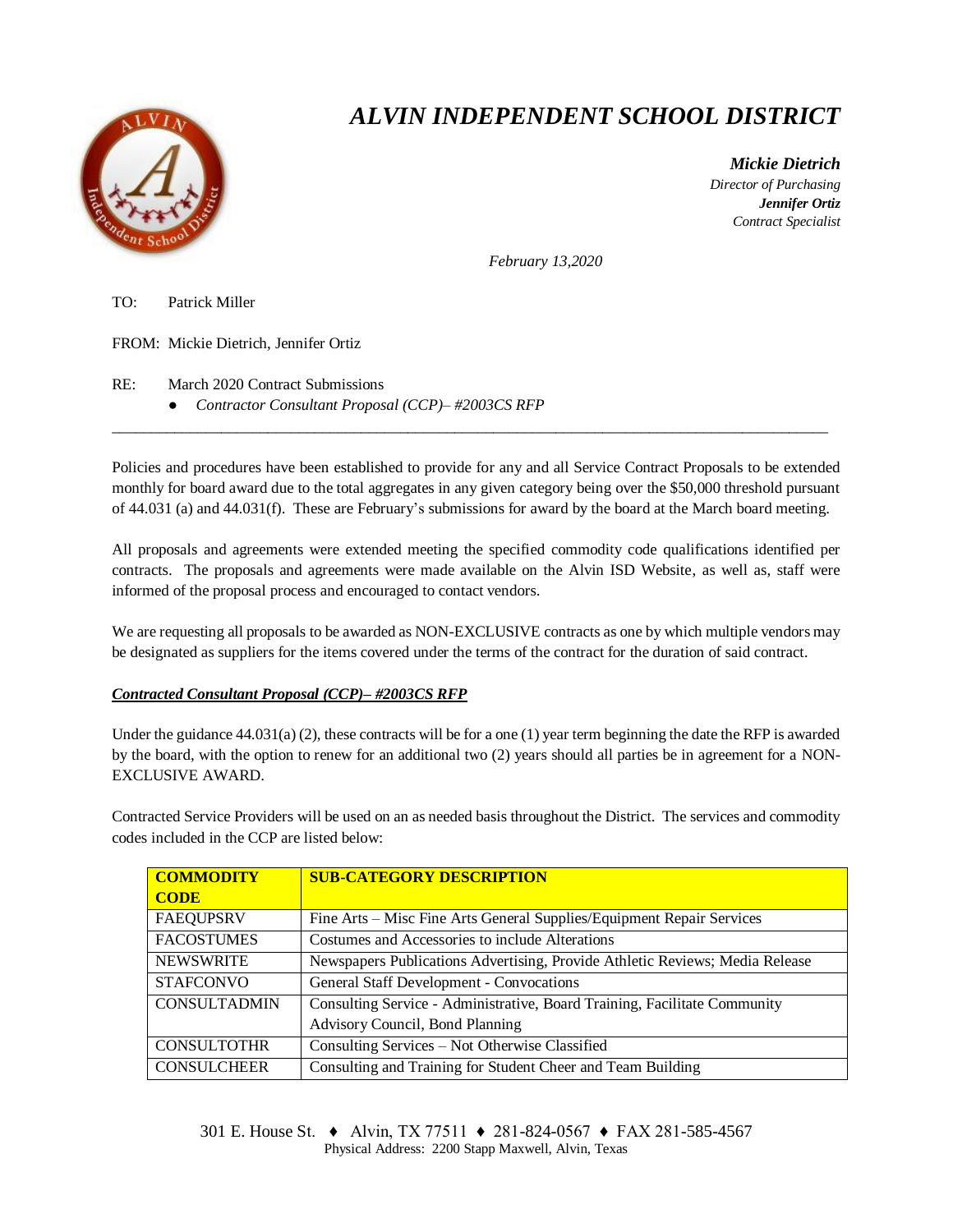| <b>CONSULTINSR</b>   | <b>Insurance Consulting</b>                                                          |  |  |  |
|----------------------|--------------------------------------------------------------------------------------|--|--|--|
| <b>CONSULTRAFF</b>   | Traffic Consulting - Design Service                                                  |  |  |  |
| <b>TECSERVICES</b>   | Data Processing, Computer Programming and Software Services                          |  |  |  |
| <b>TECTRNSERV</b>    | <b>Computer Educational Training Services</b>                                        |  |  |  |
| <b>SERVASSEMBL</b>   | Assemblies - Student Programs; Theatre Groups; Authors Visits; Motivational          |  |  |  |
|                      | Speaking; Student Training with Multi Groups in one setting                          |  |  |  |
| <b>STAFMOTIVAT</b>   | Staff Development - Motivational Team Building / Leadership                          |  |  |  |
| <b>STAFTRAININST</b> | Staff Development - Instructional Based Training/ ChildCare Training                 |  |  |  |
| <b>INSTTRAIN</b>     | Instructional Training for Testing PSAT/SAT/ACT                                      |  |  |  |
| <b>INSTTRNSGGP</b>   | Classroom Instructional Training within a Single Group, Video Conference,            |  |  |  |
|                      | Kickstart, Communities in Schools                                                    |  |  |  |
| <b>MNTGENEREP</b>    | Generator Maintenance Repairs and Services                                           |  |  |  |
| <b>SERVCALIBRATE</b> | Equipment Maintenance & Repair to Include Calibration                                |  |  |  |
| <b>FINAUDIT</b>      | Accounting Services - Auditing, A/P Auditing                                         |  |  |  |
| <b>SPEDVACCIN</b>    | <b>Vaccination Program Services</b>                                                  |  |  |  |
| <b>SERVRECMGMT</b>   | Records Management to Include Shredding                                              |  |  |  |
| <b>BLDGINSPCER</b>   | Inspection & Certification Services as per TDLR and TAS Standards; Conduct On        |  |  |  |
|                      | Site Inspections                                                                     |  |  |  |
| <b>FAMUSPROD</b>     | Music Production Services Video Streaming/Taping; Writing of Music; Percussion       |  |  |  |
|                      | Tech                                                                                 |  |  |  |
| <b>FAACCOMPAMI</b>   | Accompanist Services                                                                 |  |  |  |
| <b>FATHEATSRV</b>    | Theatrical Services - Video Taping, Audio Technicians and Recording - Video Tape     |  |  |  |
|                      | Meetings, Provide Streaming and Archives                                             |  |  |  |
| <b>SERVTRANSLA</b>   | <b>Translation Services</b>                                                          |  |  |  |
| PHOTOGROUP           | Photography Services                                                                 |  |  |  |
| <b>SERVDISCJOC</b>   | Disc Jockeys/Emcees - Music, Uplighting, Monogram, Lasers, Video, DJ Services,       |  |  |  |
|                      | Party/Prom set-up, Presentations/Entertainment/Educational                           |  |  |  |
| <b>FACLINICIAN</b>   | Professional Services - Not Otherwise Classified including Clinicians, Private Music |  |  |  |
|                      | Lessons, Clinic Choir; Consult with Directors                                        |  |  |  |
| <b>FAPIANOTUN</b>    | Piano Tuning                                                                         |  |  |  |
| <b>WASTBIOHAZ</b>    | Science Waste Disposal; Bio-Hazard Service; Purification Services; Stericycle        |  |  |  |
| <b>SERVMISC</b>      | Misc Services Not Otherwise Classified                                               |  |  |  |
| <b>FACHOREOGR</b>    | Choreography Band/Drill/Color Guard, Music Marching Band Visual Design               |  |  |  |
| <b>UILJUDGES</b>     | <b>UIL</b> Judges                                                                    |  |  |  |
| <b>SERVJUDGES</b>    | Professional Service Judges - Auditions, Art Shows, Cheerleading, Sight Reading,     |  |  |  |
|                      | Science Projects                                                                     |  |  |  |

Under the CCP process, we are requesting award for Twenty-Six (26) qualified responding vendors for services outlined under the following commodity codes:

| <b>COMPANY NAME</b>                 | <b>CATEGORY</b> | <b>COMMODITY CODE</b> | <b>SUB-CATEGORY</b><br><b>DESCRIPTION</b>  |
|-------------------------------------|-----------------|-----------------------|--------------------------------------------|
| <b>ABC</b> Doors                    | Maintenance     | <b>SERVMISC</b>       | Maintenance and Repairs<br>of Garage Doors |
| <b>Keith Alcius</b>                 | Fine Arts       | <b>FACLINICIAN</b>    | Clinician                                  |
| <b>CC</b> Assessment Services       | Consulting      | <b>CONSULTOTHR</b>    | Consulting Special<br>Programs             |
| <b>Edwards Risk Management Inc.</b> | Consulting      | <b>CONSULTOTHR</b>    | Security Audit                             |